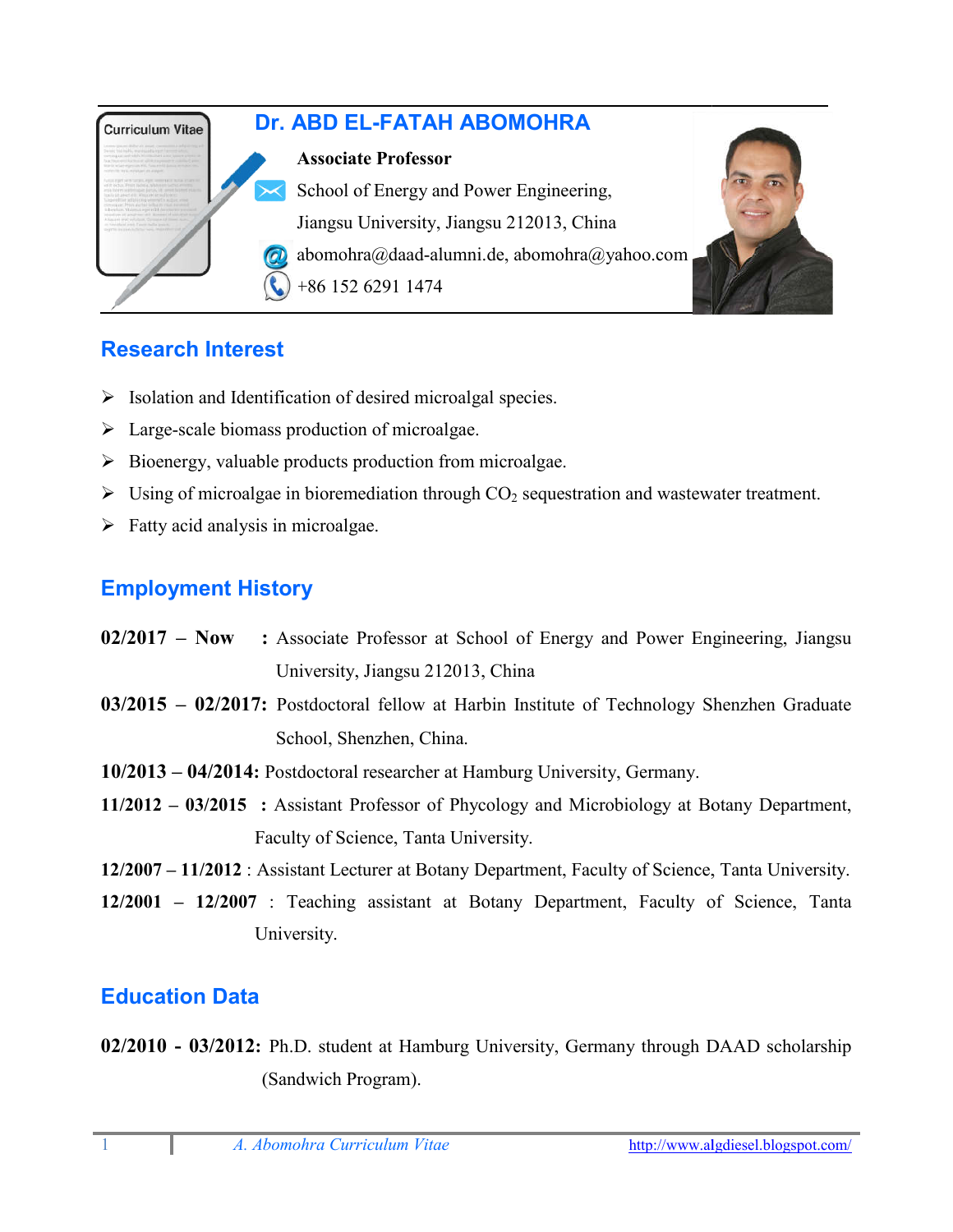**10/2008 - 10/2012:** Ph.D. Degree in Botany (Phycology) from Faculty of Science, Tanta University "*Biomass and Biofuel Production from Microalgae*".

- **09/2003 - 10/2007:** M.Sc. degree in Botany (Microbiology) from Faculty of Science, Tanta University "*Effect of Ultraviolet Radiation on Growth, Photosynthesis and Some Metabolic Processes of Some Algal Species*".
- **09/1997 - 06/2001:** B.Sc. degree in Microbiology from Faculty of Science, Tanta University (Excellent, honor).

### **Awards and Honors**

**March 2015-Now:** Foreign Experts Certificate from the Chinese Government.

- **November 2011 :** Honor of effective commitment of the German youth competition "Research at Sea" from Aldebaran Marine Research, Hamburg, Germany.
- **April 2009 :** German academic Exchange Service (DAAD) scholarship to study at Hamburg University, Germany.

# **Teaching Experience**

#### **A- Under Graduate Courses:**

| 1- General Botany | 4- Systematic of Algae    |
|-------------------|---------------------------|
| 2- Plant Anatomy  | 5- Economic Uses of Algae |
| 3- Microbiology   | 6- Physiology of Algae    |

#### **B- Post Graduate Courses (M. Sc. and Diploma Students):**

1- General Microbiology 2- Algal physiology 3- Phycology

## **Scientific Research Projects**

- **April 2013**: Biodiesel from Microalgae as Sustainable and Renewable Energy Source. Egyptian Science and Technology Development Fund (STDF), Project ID 4399, Egypt. April 2013 to March 2015.
- **April 2010:** Technology for research of the resource microalgae (TERM). Federal Ministry of Economy and Technology, Germany. April 2010 to March 2012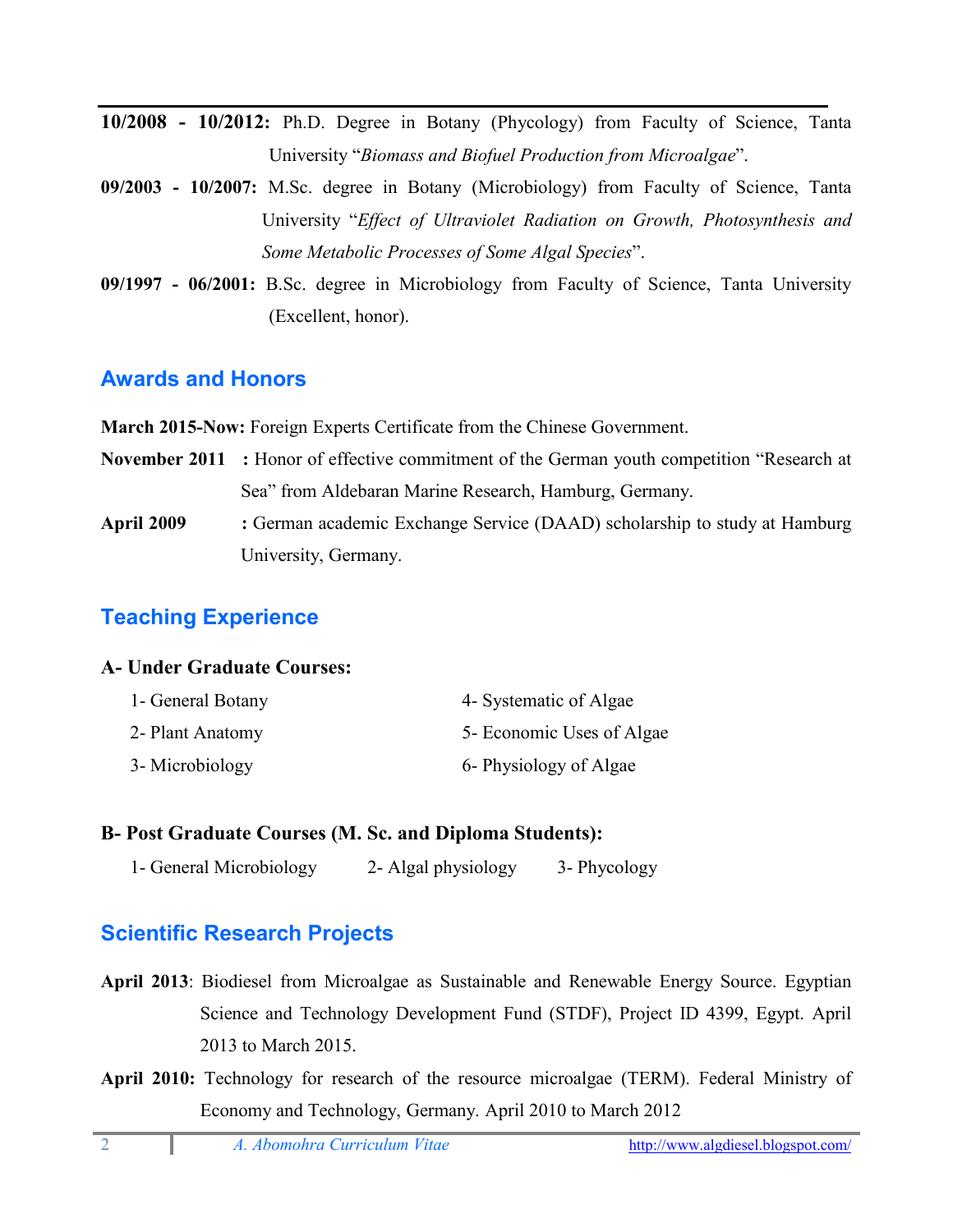## **Complete List of Publications**

- *A. Peer-Reviewed Journals* (\* Corresponding author, † Shared first author, total impact factor= 49.02)
- 1. Ali S† , **Abomohra A†** , Sun J\* (2017) Effective bio-pretreatment of sawdust waste with a novel microbial consortium for enhanced biomethanation. Bioresource Technology DOI: 10.1016/j.biortech.2017.03.187 (SCI, IF= 4.917)
- 2. **Abomohra A**, El-Sheekh M\*, Hanelt D (2017) Screening of marine microalgae isolated from the hypersaline Bardawil lagoon for biodiesel feedstock. Renewable Energy DOI:10.1016/j.renene.2016.10.015 (SCI, IF= 3.404)
- 3. Ebaid R, Elhussainy E, El-Shourbagy S, Ali S, **Abomohra A**\* (2017) Protective effect of *Arthrospira platensis* against liver injury induced by copper nanoparticles. Oriental Pharmacy and Experimental Medicine DOI: 10.1007/s13596-017-0264-z (Not SCI)
- 4. **Abomohra A**, Jin W\*, Tu R, Han S, Eid M, Eladel H (2016) Microalgal biomass production as a sustainable feedstock for biodiesel: current status and perspectives. Renewable & Sustainable Energy Reviews DOI: 10.1016/j.rser.2016.06.056. (SCI, IF= 6.798)
- 5. **Abomohra A**, Jin W\*, El-Sheekh M (2016) Enhancement of lipid extraction for improved biodiesel recovery from the biodiesel promising microalga *Scenedesmus obliquus*. Energy Conversion and Management 108:23–29. (SCI, IF= 4.801)
- 6. **Abomohra A\***, El-Sheekh M, Hanelt D (2016) Protoplast fusion and genetic recombination between *Ochromonas danica* (Chrysophyta) and *Haematococcus pluvialis* (Chlorophyta). Phycologia 55(1): 65–71. (SCI, IF= 1.628)
- 7. **Abomohra A\***, El-Shouny W, Sharaf M, Abo-Eleneen M (2016) Effect of gamma radiation on growth and production of some bioactive compounds in *Arthrospira platensis*. Brazilian Archives of Biology and Technology 59: e16150476 (SCI, IF= 0.468).
- 8. **Abomohra A**\*, Abo-Shady A, Abd El-Moneim A, Khairy H, Marey R (2016) Effect of different culture media on the growth and lipids of the green microalgae, *Scenedesmus obliquus* and *Micractinium reisseri* as a feedstock for biodiesel production. Delta Journal of Science 37: 176 -182 (Not SCI).
- 9. Han S, Jin W\*, Tu R, **Abomohra A**, Wang Z (2016) Optimization of aeration for biodiesel production by Scenedesmus obliquus grown in municipal wastewater. Bioprocess and Biosystems Engineering 39(7): 1073-1079. (SCI, IF= 1.901)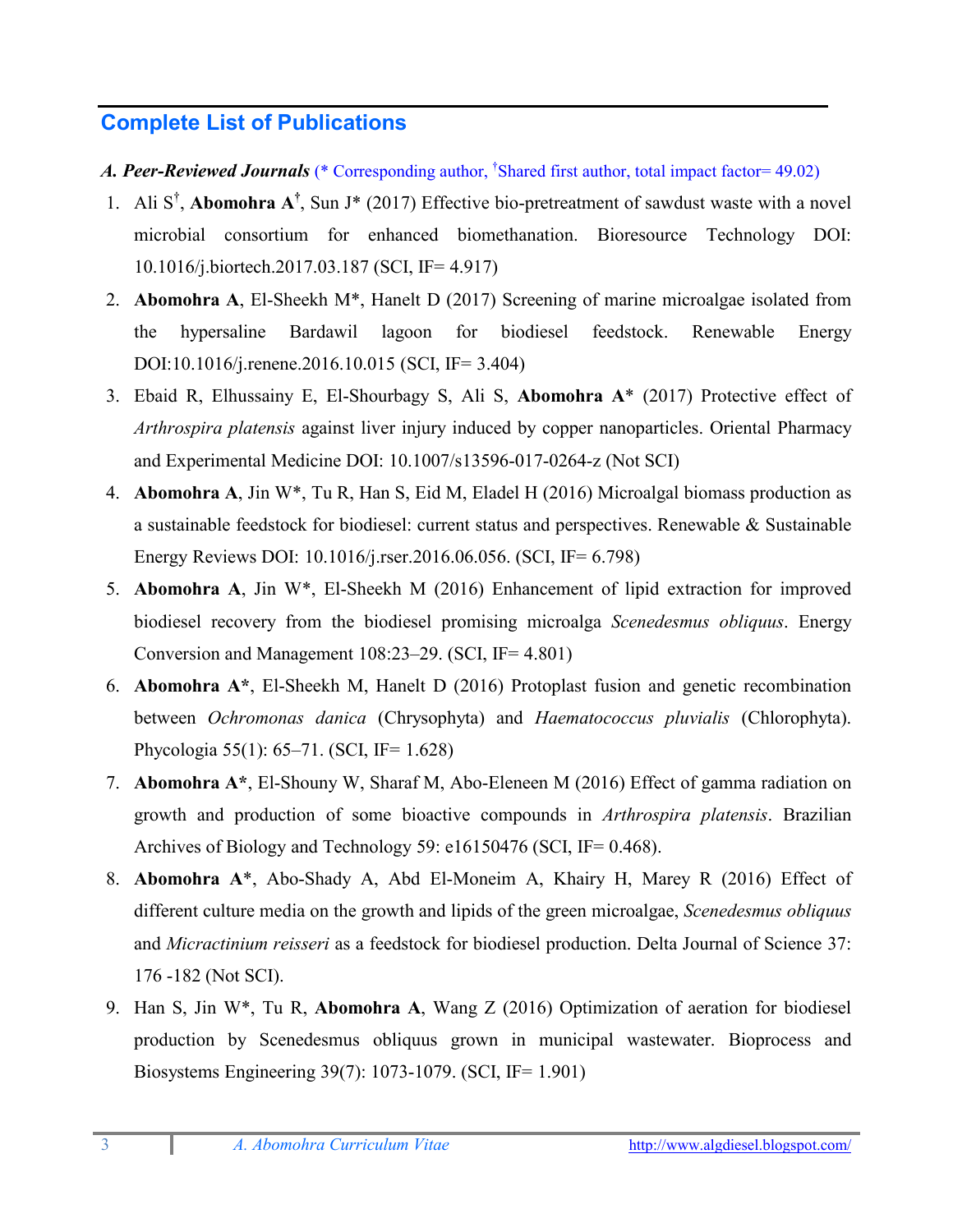- 10. Han S, Jin W\*, Chen Y, Tu R, **Abomohra** A (2016) Enhancement of lipid production of *Chlorella pyrenoidosa* cultivated in municipal wastewater by magnetic treatment. Applied Biochemistry and Biotechnology 180(6): 1043-1055. (SCI, IF= 1.606)
- 11. **Abomohra** A, Jin W\*, Tu R, Han S (2016) Outdoor Cultivation of the Biodiesel Promising Microalga *Scenedesmus obliquus* in Municipal Wastewater: A Case Study. Renewable Energy Research 1(1): 17-23 (Not SCI).
- 12. Tu R, Jin W\*, Wang M, Han S, **Abomohra A**, Wu W (2015) Improving of lipid productivity of the biodiesel promising green microalga *Chlorella pyrenoidosa* via low-energy ion implantation. Journal of Applied Phycology 28(4): 2159–2166. (SCI, IF= 2.372)
- 13. Tu R, Jin W\*, Xi T, Yang Q, Han S, **Abomohra A** (2015) Effect of static magnetic field on the oxygen production of *Scenedesmus obliquus* cultivated in municipal wastewater. Water Research 86:132-138. (SCI, IF= 5.991)
- 14. Dawah A, Soliman A, **Abomohra A\***, Battah M, Anees D (2015) Influence of alum on cyanobacterial blooms and water quality of earthen fish ponds. Environmental Science and Pollution Research 22:16502–16513. (SCI, IF= 2.760)
- 15. Battah M, El-Ayoty Y, Abomohra  $A^*$ , Abd El-Ghany S, Esmael A (2015) Effect of  $Mn^{2+}$ ,  $Co<sup>2+</sup>$  and H<sub>2</sub>O<sub>2</sub> on biomass and lipids of the green microalga *Chlorella vulgaris* as a potential candidate for biodiesel production. Annals of Microbiology, 65:155–162. (SCI, IF= 1.232)
- 16. El-Shouny W, Sharaf M, **Abomohra A\***, Abo-Eleneen M (2015) Production enhancement of some valuable compounds of *Arthrospira platensis*. Journal of Basic and Environmental Sciences 2: 74–83. (Not SCI)
- 17. **Abomohra A\***, El-Sheekh M, Hanelt D (2014) Extracellular secretion of free fatty acids by a chrysophyte *Ochromonas danica* under different growth conditions. World Journal of Microbiology & Biotechnology 30:3111–3119. (SCI, IF= 1.532)
- 18. **Abomohra A**, El-Sheekh M\*, Hanelt D (2014) Pilot cultivation of the chlorophyte microalga *Scenedesmus obliquus* as a promising feedstock for biofuel. Biomass & Bioenergy 64: 237-244. (SCI, IF= 3.249)
- 19. Battah M, El-Ayoty Y, **Abomohra A\***, Abd El-Ghany S, Esmael A (2013) Optimization of growth and lipid production of the chlorophyte microalga *Chlorella vulgaris* as a feedstock for biodiesel production. World Applied Sciences Journal, 28(11): 1536-1543. (Not SCI)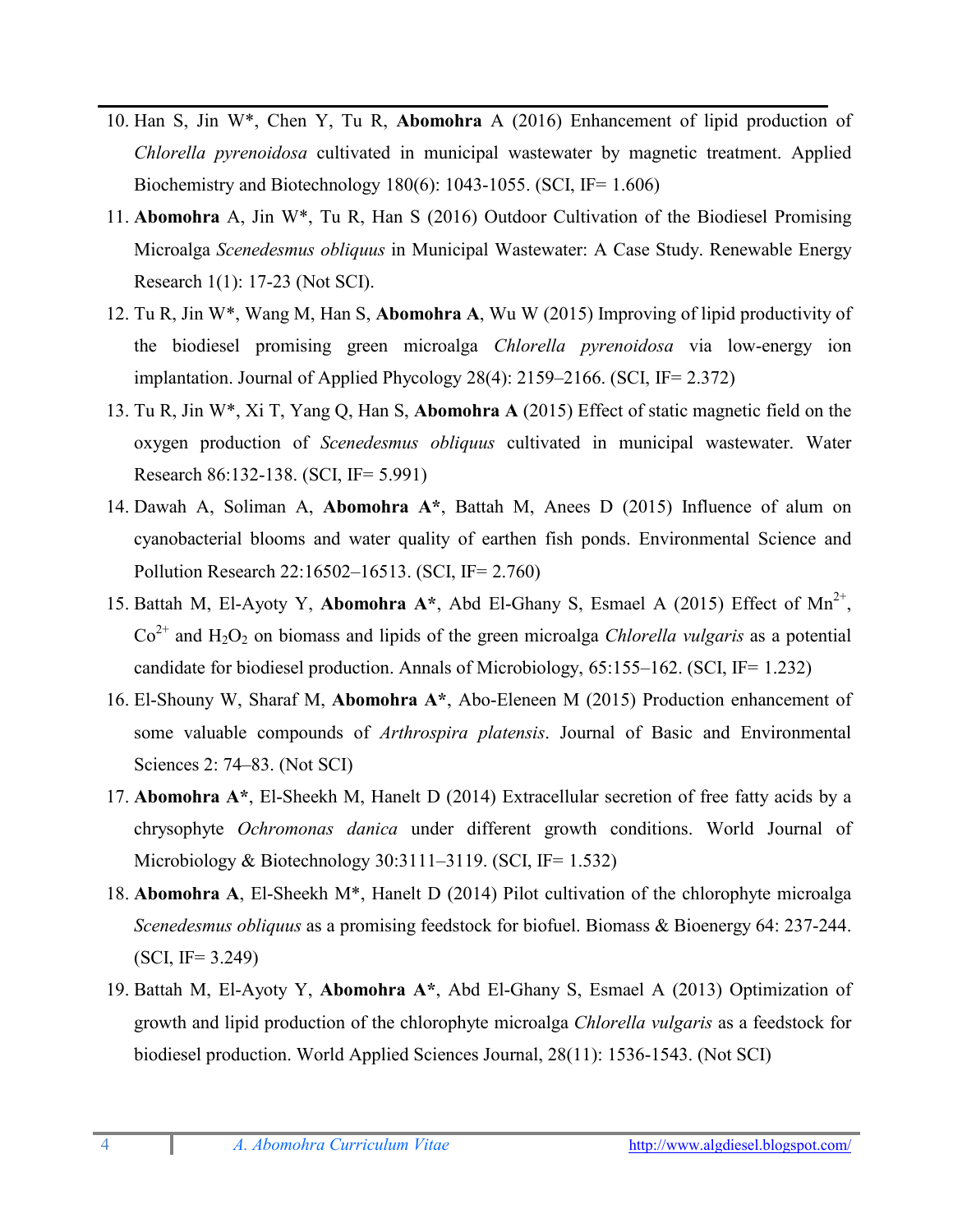- 20. El-Sheekh M\*, **Abomohra A**, Hanelt D (2013) Optimization of Biomass and Fatty Acid Productivity of *Scenedesmus Obliquus* as a Promising Microalga for Biodiesel Production. World Journal of Microbiology & Biotechnology, 29(5): 915-922. (SCI, IF= 1.532)
- 21. **Abomohra A**, Wagner M, El-Sheekh M, Hanelt D\* (2013) Lipid and total fatty acid productivity in photoautotrophic fresh water microalgae: screening studies towards biodiesel production. Journal of Applied Phycology, 25: 931-936. (SCI, IF= 2.372)
- 22. Abo-Shady AM\*, El-Naggar AH, El-Sheekh MM, **Abomohra A** (2008) Impact of UV-B radiation on antioxidant enzymes and protein electrophoretic pattern of the green alga *Chlorocuccum* sp. Annals of Microbiology, 58(2): 195-201. (SCI, IF= 1.232)
- 23. Abo-Shady AM\*, El-Sheekh MM, El-Naggar AH, **Abomohra A** (2008) Effect of UV-B radiation on growth, photosynthetic activity and metabolic activities of *Chlorocuccum* sp. Annals of Microbiology, 58(1): 21-27. (SCI, IF= 1.232)

#### *B. Books and Book Chapters*

- 1. **Abomohra A**, Jin W (2017) Microalgae as a New Feedstock for Biodiesel: Lab and Outdoor Studies. Lap Lambert Academic Publishing, Germany. ISBN: 978-3-330-07735-5
- 2. **Abomohra A** (2016) Effect of Ultraviolet Radiation on Microalgae: Response and Adaptive Strategies. Lap Lambert Academic Publishing, Germany. ISBN: 978-3-659-87938-8
- 3. El-Sheekh M, **Abomohra A** (2016) Biodiesel Production from Microalgae. In: Industrial Microbiology: Microbes in Action (Garg N., Aeron A, Eds). Nova Science Publishers, New York, USA.

#### *C. Patents*

1. Abomohra A, El-Sheekh M, Hanelt D, Wang Q, Chen Z (2017) A method for enhanced biomass and biodiesel yield of *Scenedesmus obliquus*. Chinese patents 201710192063.5

### **Selected Journals' Invited Reviewer**

- 1. Bioresource Technology 2. Biomass and Bioenergy
- 3. Renewable Energy 4. Bioprocess and Biosystems Engineering
- 
- 
- 5. Microbial Pathogenesis 6. Current Science
- 
- 7. Annals of Aquaculture and Research 8. World Applied Science Journal
	-